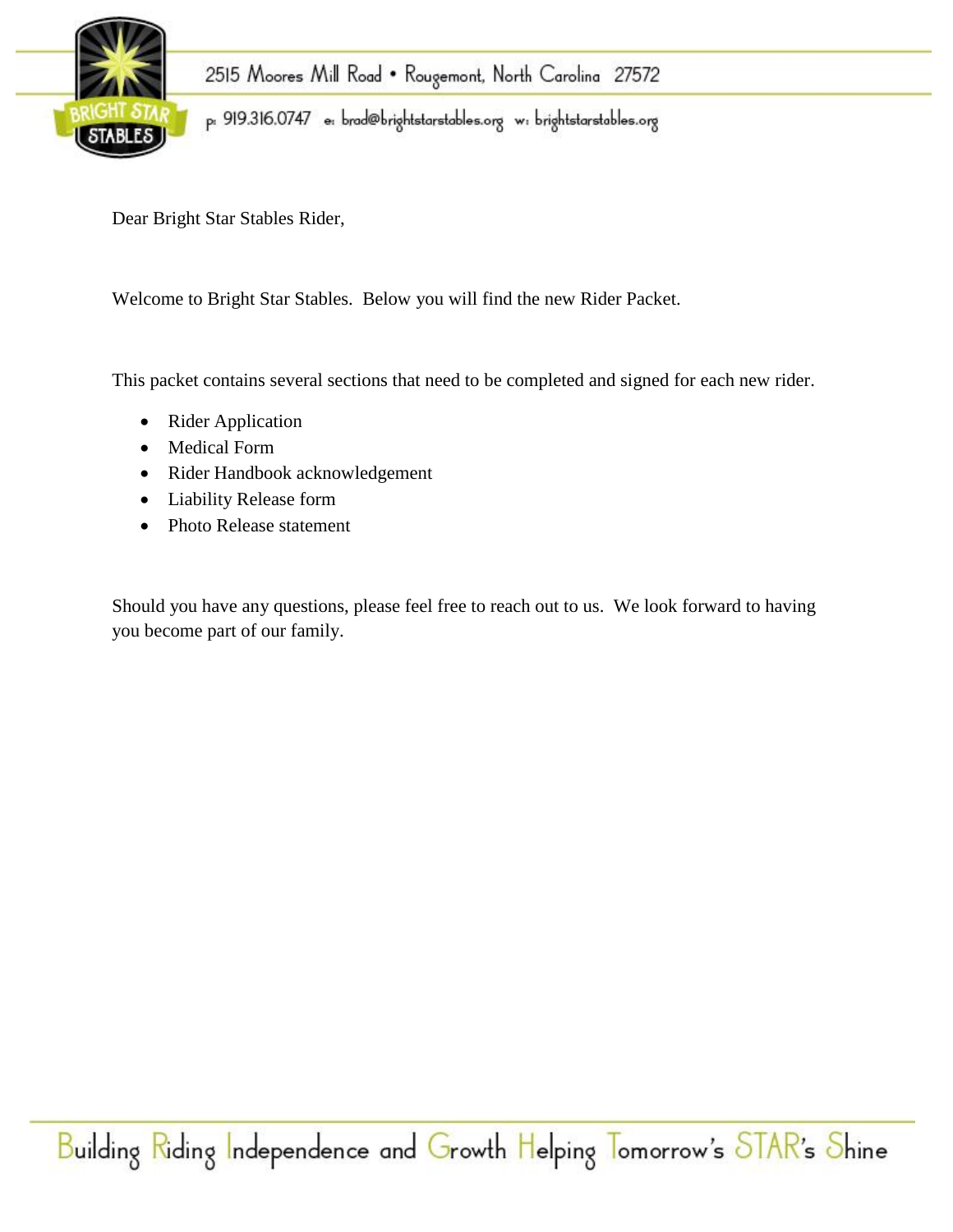

2515 Moores Mill Road . Rougemont, North Carolina 27572

p: 919.316.0747 e: brad@brightstarstables.org w: brightstarstables.org

# **Rider Application:**

In order to ensure coordinated care, Bright Star Stables staff and volunteers are provided with information about participant's abilities/disabilities.

| Date of Birth Age: 2008                                                                                                                                          |
|------------------------------------------------------------------------------------------------------------------------------------------------------------------|
| Male $\Box$ Female                                                                                                                                               |
|                                                                                                                                                                  |
|                                                                                                                                                                  |
|                                                                                                                                                                  |
|                                                                                                                                                                  |
|                                                                                                                                                                  |
| List Phone Numbers and whose number it is, if other than Participant:                                                                                            |
|                                                                                                                                                                  |
|                                                                                                                                                                  |
| How did you hear of our program?                                                                                                                                 |
| Please describe limitations/concerns in these areas:<br>Physical function (e.g. ambulation, motor skills, balance, strength, tone, vision):                      |
| Cognition and Processing (e.g. attention, touch/sensation, memory, speech and language,<br>sensory<br>integration, learning disabilities, developmental delays): |
| Psychological, emotional, behavioral, social issues:                                                                                                             |
| Do you have previous riding experience? Yes or No<br>If so, please describe:                                                                                     |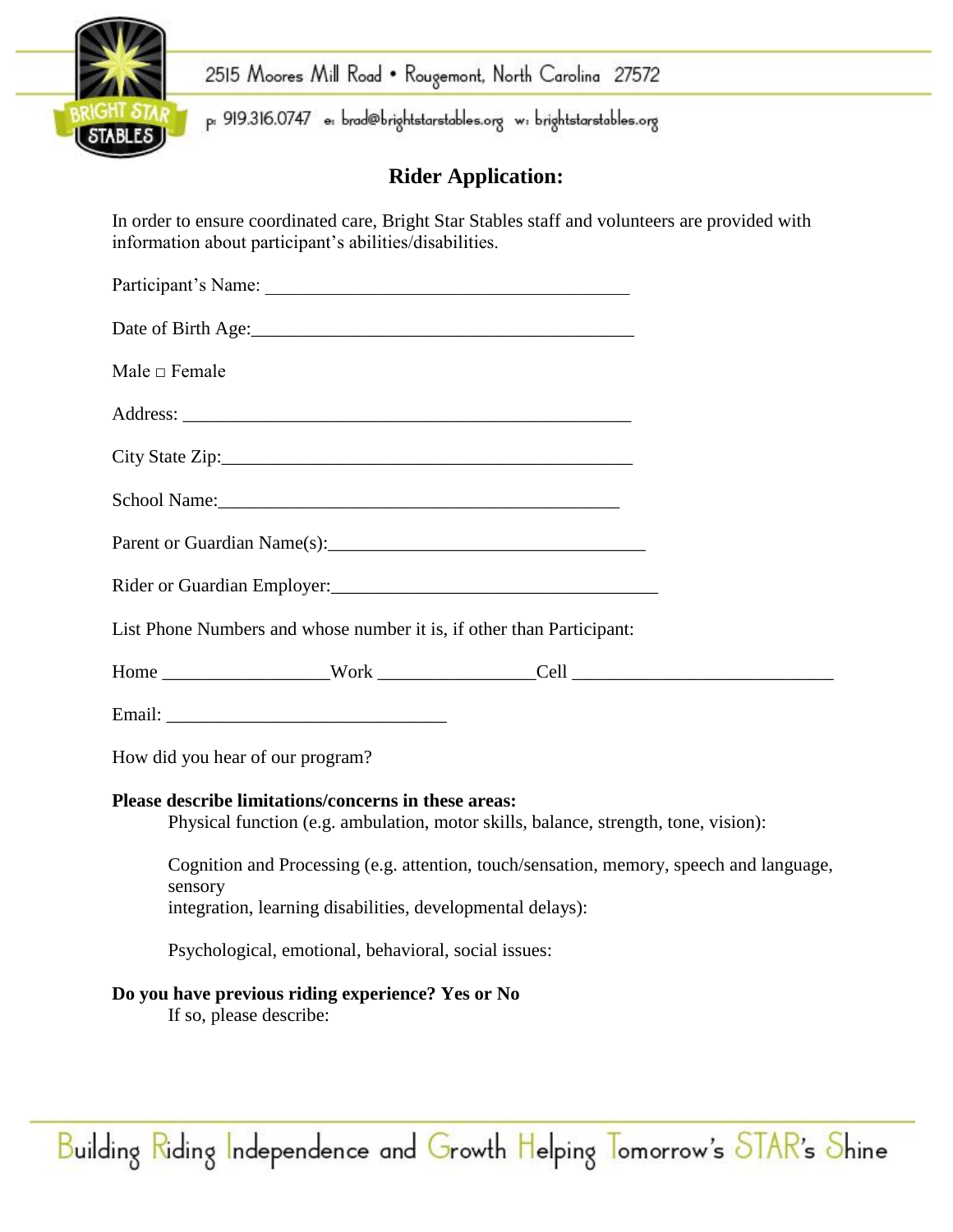

# 2515 Moores Mill Road . Rougemont, North Carolina 27572

p: 919.316.0747 e: brad@brightstarstables.org w: brightstarstables.org

### **Patient's Medical History and Physician's Statement**

| Mobility: Independent Ambulation: Y N Assisted Ambulation: Y N                       |  | Wheelchair: Y N |
|--------------------------------------------------------------------------------------|--|-----------------|
|                                                                                      |  |                 |
| <b>For those with Down Syndrome:</b> AltantoDens Interval X-rays, date: Results: + - |  |                 |
|                                                                                      |  |                 |

*Please indicate current of past special needs in the following systems/areas, including surgeries:*

|                          | Y | N | Comments |
|--------------------------|---|---|----------|
| Auditory                 |   |   |          |
| Visual                   |   |   |          |
| <b>Tactile Sensation</b> |   |   |          |
| Speech                   |   |   |          |
| Cardiac                  |   |   |          |
| Circulatory              |   |   |          |
| Integumentary/Skin       |   |   |          |
| Immunity                 |   |   |          |
| Pulmonary                |   |   |          |
| Neurologic               |   |   |          |
| Muscular                 |   |   |          |
| Balance                  |   |   |          |
| Orthopedic               |   |   |          |
| Allergies                |   |   |          |
| Learning Disability      |   |   |          |
| Cognative                |   |   |          |
| Emotional/Psychological  |   |   |          |
| Pain                     |   |   |          |
| Other                    |   |   |          |

|                                                       | contraindications. I concur with a review of this person's abilities/limitations by a licensed/credentialed health professional (e.g.<br>PT, OT, SLP, Psychologist, etc.) in the implementation of an effective equine activity program. |
|-------------------------------------------------------|------------------------------------------------------------------------------------------------------------------------------------------------------------------------------------------------------------------------------------------|
|                                                       |                                                                                                                                                                                                                                          |
|                                                       |                                                                                                                                                                                                                                          |
|                                                       |                                                                                                                                                                                                                                          |
| Phone: $\begin{pmatrix} 1 & 1 \\ 1 & 1 \end{pmatrix}$ | License/UPIN number:                                                                                                                                                                                                                     |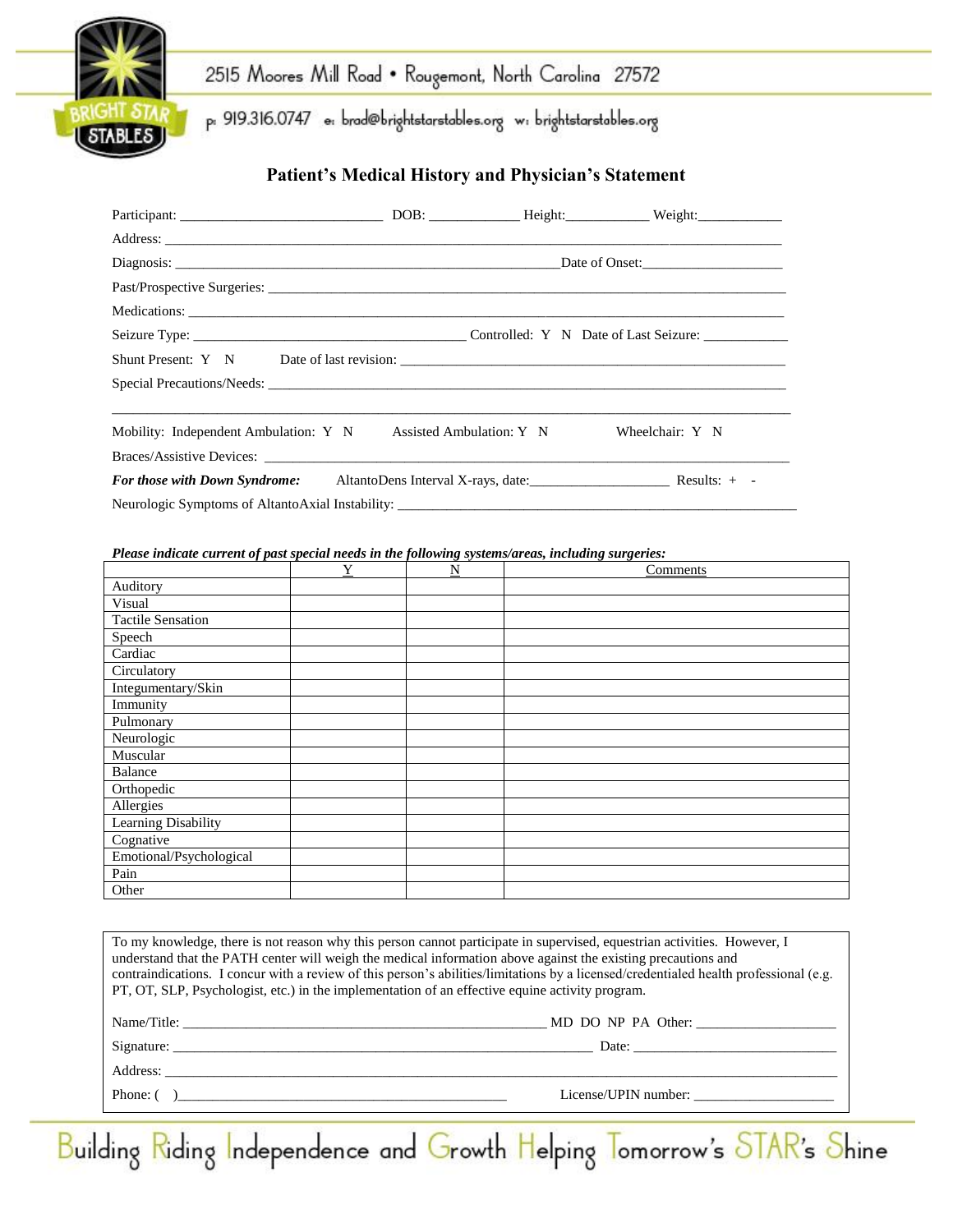

2515 Moores Mill Road • Rougemont, North Carolina 27572

p: 919.316.0747 e: brad@brightstarstables.org w: brightstarstables.org

Dear Bright Star Riders,

Please read over the attached Rider Handbook. After you have read and understand the requirements, please sign this sheet.

#### ------------------------------------------------------------------------------------------------------------------ **Please sign here if you are a parent with a minor rider:**

I, \_\_\_\_\_\_\_\_\_\_\_\_\_\_\_\_\_\_\_\_\_\_\_, have received and read the Bright Star Stables Rider Handbook and have clearly explained them to my minor, \_\_\_\_\_\_\_\_\_\_\_\_\_\_\_\_\_\_\_\_. I agree to uphold the rules and I will be responsible for assuring my minor upholds the rules as well.

## **Parent Signature**

**Date**

--------------------------------------------------------------------------------------------

**Please sign here if you are an adult rider:**

**\_\_\_\_\_\_\_\_\_\_\_\_\_\_\_\_\_\_\_\_\_\_\_\_\_\_\_\_\_\_\_**

**\_\_\_\_\_\_\_\_\_\_\_\_\_\_\_\_\_\_\_\_\_\_\_\_\_\_\_\_\_\_\_\_\_**

I, \_\_\_\_\_\_\_\_\_\_\_\_\_\_\_\_\_\_\_\_\_\_\_\_, have received, read, understand, and agree to uphold the requirements/rules outline in the Bright Star Stables Rider Handbook.

**Adult Rider Signature**

**\_\_\_\_\_\_\_\_\_\_\_\_\_\_\_\_\_\_\_\_\_\_\_\_\_\_\_\_\_\_ Date**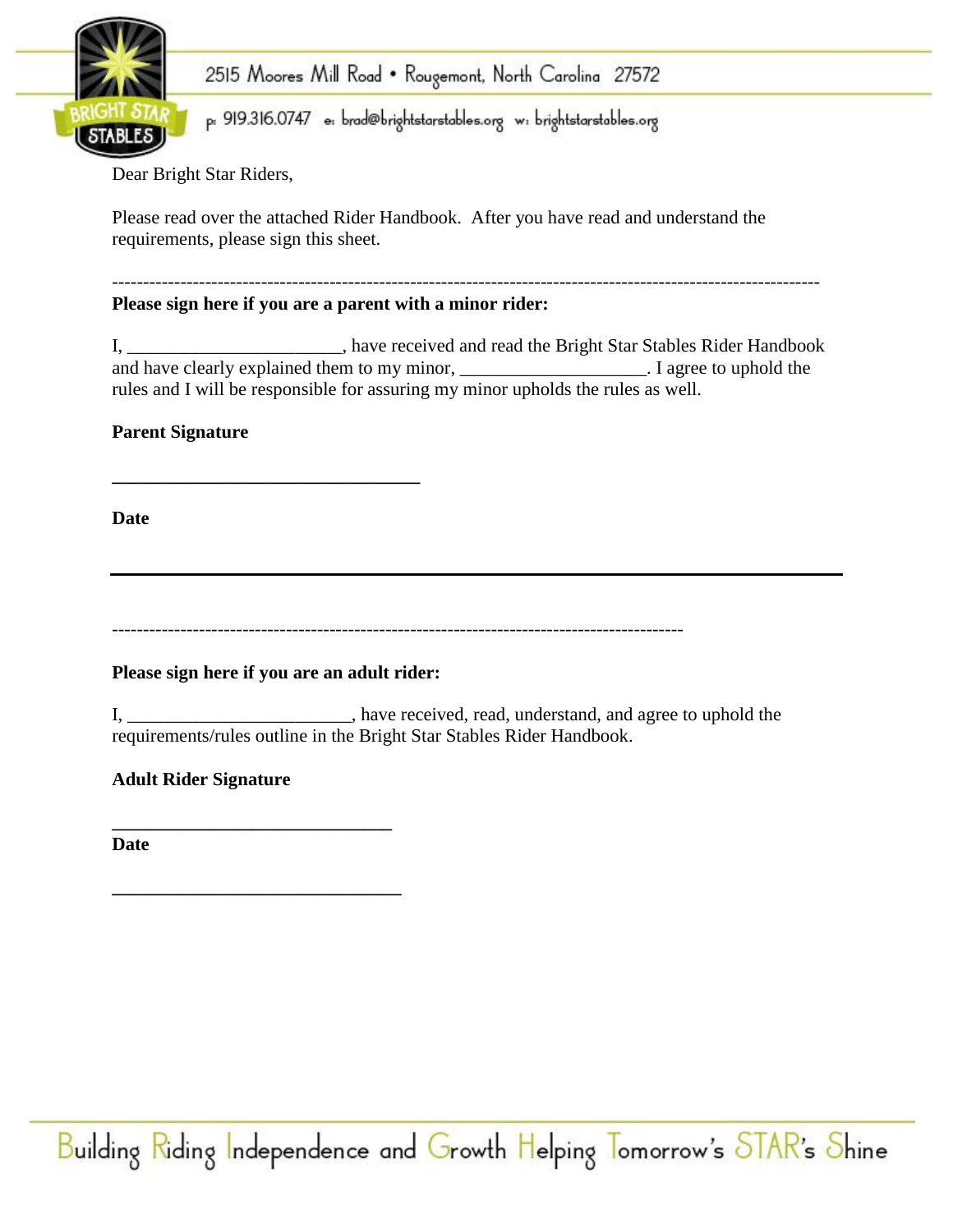

## **Bright Star Stables Rider Handbook**

#### I. **GENERAL INFORMATION**

#### **FACILITY LOCATION**

Bright Star Stables is located in Rougemont, NC at 2515 Moores Mill Road.

#### **ACCREDITATION**

The Professional Association of Therapeutic Horsemanship (PATH) International is the national non-profit association that promotes and supports equine-facilitated activities for individuals with disabilities. PATH International sets the safety guidelines and teaching standards for the industry. Bright Star Stables is a registered center and Bright Star Stables instructors are certified by PATH International.

#### **NON-DISCRIMINATION POLICY**

Bright Star Stables accepts students regardless of race, color, nationality or ethnic origin and economic status.

#### II. **BENEFITS OF THERAPEUTIC HORSEMANSHIP**

The equine programs at Bright Star Stables are uniquely designed to meet the educational, behavioral, social and physical goals of people with disabilities.

Physical Disabilities - The horse's unique, three-dimensional movement replicates the movement that the human body experiences while walking. Therefore, sitting on a horse helps to strengthen and stimulate core muscles, which often improves walking ability.

Psychosocial Disorders – Horses provide motivation and encouragement to riders. The relationship that develops between participant and horse nurtures the development of skills such as responsibility, increased self-esteem, honesty and respect.

#### III. **PROGRAMS**

For any of the programs listed below, please ask your Instructor for more information.

#### **RIDING LESSONS**

Each lesson incorporates the educational, physical, social and recreational goals of the individual student. The 45-minute lesson includes mounting, warm-up time, an exercise, an activity or pattern, skill development, skill review, a closing activity and dismounting. Group lessons have 2-5 students per class.

Lessons may include some unmounted time devoted to expanding horsemanship skills. Students may groom, saddle, feed, bathe or perform other appropriate activities that develop horsemanship skills.

Continual participation in the program is suggested for maximum therapeutic benefits.

#### **PERFORMANCE EVENTS**

Each year, Bright Star Stables students are invited to participate in an offsite horse show. Eligible and interested riders are notified in advance of dates, locations and level of ability required for each show offered. There are modest participant fees associated with each show.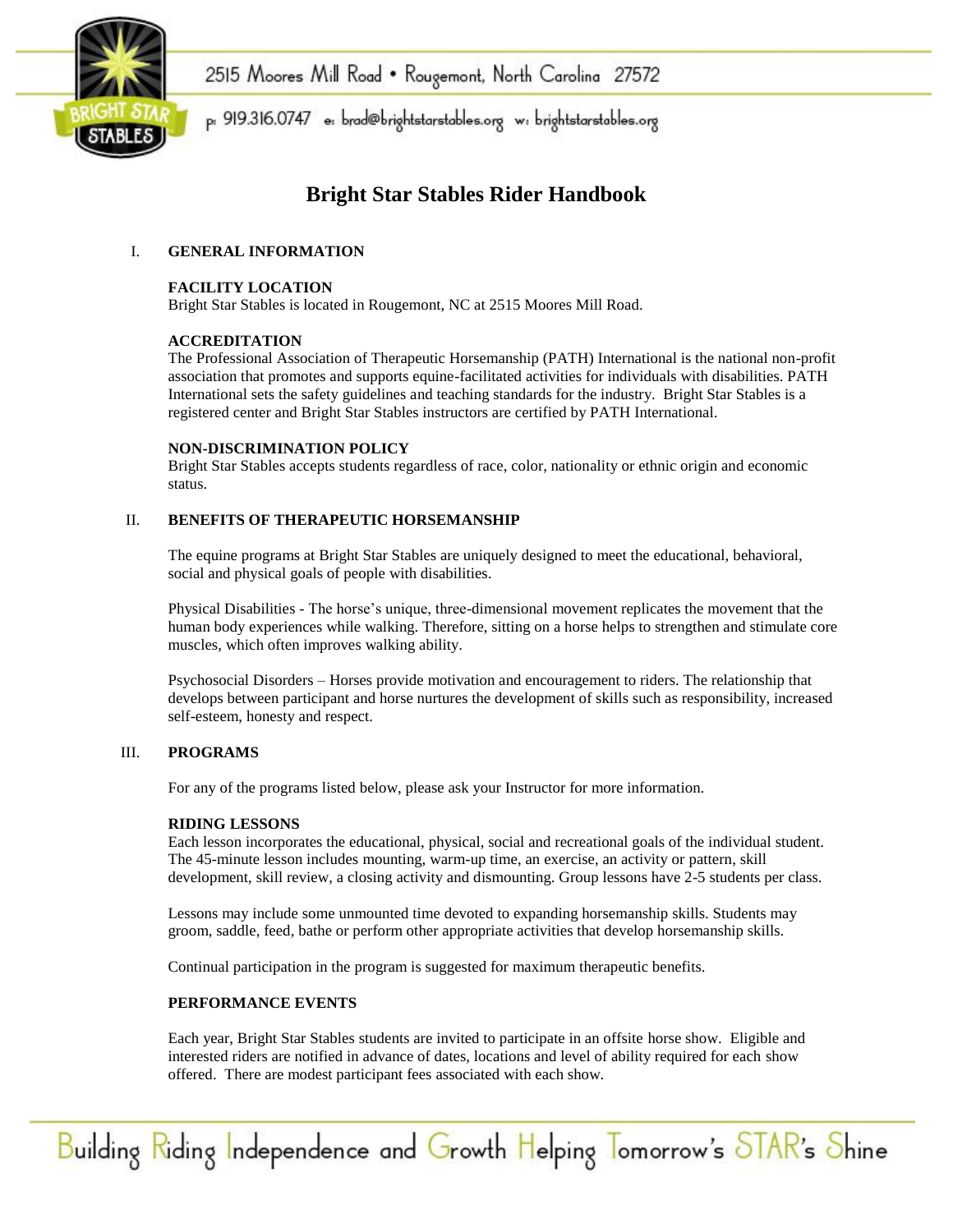



#### IV. **POLICIES AND PROCEDURES**

#### **CLOTHING AND APPAREL GUIDELINES**

For your safety and the safety of your participants and families, please follow these clothing and equipment guidelines:

Avoid dangling earrings or other jewelry. Medical tags, necklaces and scarves should be worn under shirts/jackets during activities around horses. Wear sunglasses only if necessary.

For student safety, appropriate footwear for horseback riding is important. This includes a sturdysoled, ankle-high boot with a heel. The heel should be no greater than one inch. Shoes with bulky rubber soles (i.e. tennis shoes) do not move easily into and out of the stirrup and are therefore unsafe for horseback riding. Footwear for students with special physical needs will be considered on an individual basis. Shoes with laces must be securely tied. Absolutely no sandals are permitted in the barn area. No one will be allowed into the barn area or arena wearing sandals or open-toed shoes!

Rider hairstyles must fit comfortably under their helmet. Pony tails, braids and large hair accessories may not fit under a hard hat and may need to be removed.

Appropriate trousers/pants for horseback riding include jeans, heavy cotton trousers, riding breeches or chaps over trousers. Shorts are prohibited. Stretch pants, snow pants, satiny leggings and other loose fitting or stretchy materials are not recommended. Dress in plenty of layers as the weather changes. Keep loose clothing/jackets buttoned or zipped. Please bring appropriate clothing, including gloves, for riding in the winter months.

If not appropriately dressed, students may be offered a ground lesson if there is adequate staff/volunteer support

Please note these guidelines must be adhered to by participants, teachers and visitors alike.

#### **BARN CONDUCT AND SAFETY RULES**

- No touching or feeding the horses without a staff member present.
- No children allowed in stable area without an adult present.
- Do not enter or open a stall unless asked or accompanied by a staff member.
- Ask before giving any type of treat or food to the horses.
- Do not approach the horses while they are eating.
- Absolutely NO SMOKING in or around the barn/arena grounds.
- No running in barn or parking lot.
- All riders must wear a ASTM-SEI helmet when riding Bright Star Stables horses.
- Close-toed shoes must be worn when working with the horses (NO sandal or clogs). No bare, feet inside the barn at any time.
- Riders must wear a boot or hard soled shoe with a heel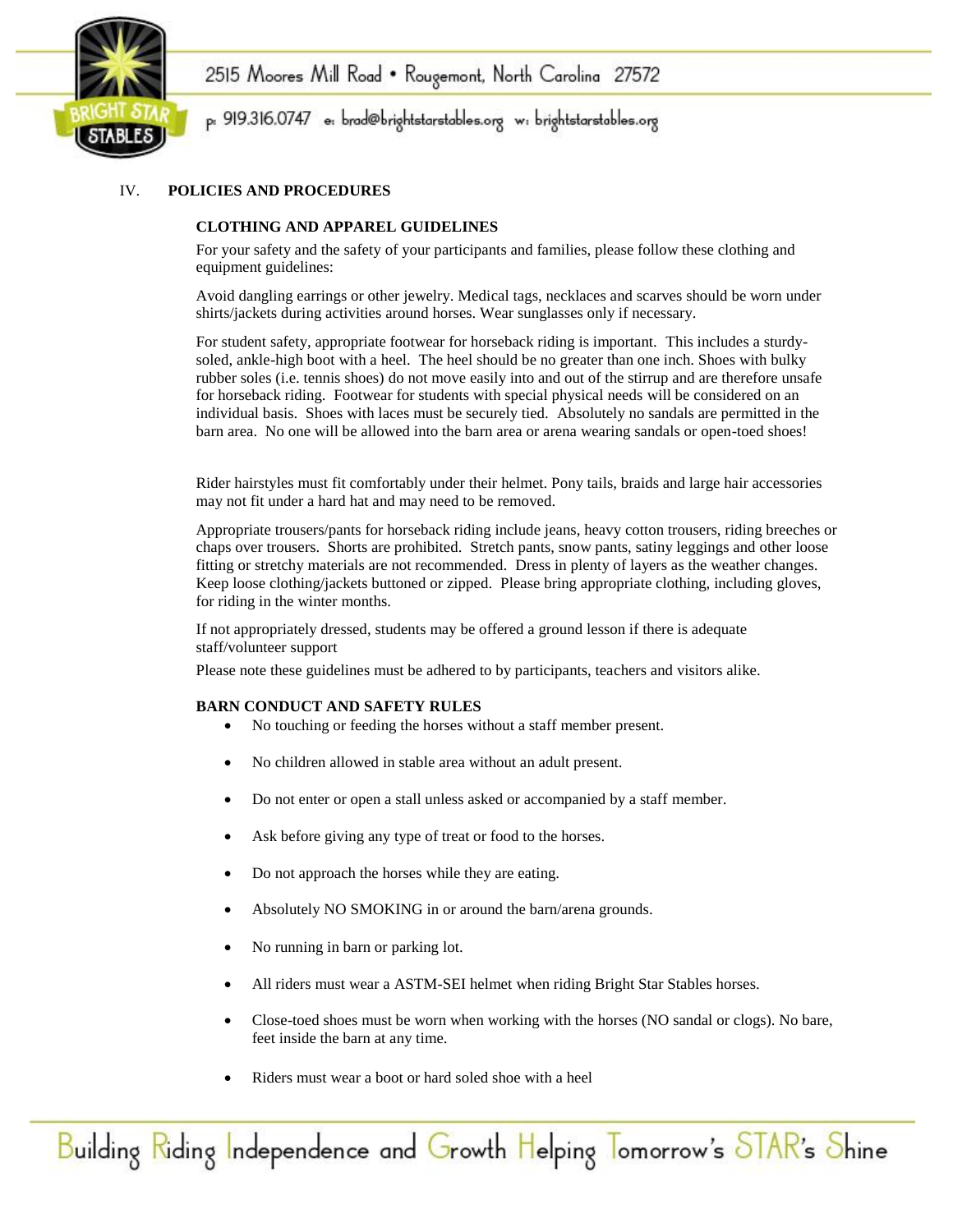

## 2515 Moores Mill Road • Rougemont, North Carolina 27572

## p: 919.316.0747 e: brad@brightstarstables.org w: brightstarstables.org

- Please do not climb on the hay bales or sawdust piles.
- Please leave pets at home, therapy animals are allowed with prior permission.

#### **CODE OF CONDUCT**

Thoughtful conduct and self-control factor into the safety and enjoyment of all participants. All persons at Bright Star Stables will be expected to adhere to the following code of conduct:

- Respect all persons—no abusive language or actions
- Respect all property
- Refrain from loud, abrupt noises, actions or behaviors which may startle horses

Students/Families who cannot adhere to the policies or the Code of Conduct set forth in this handbook will be dismissed from all program activities.

#### **ELIGIBILITY CRITERIA**

Safety and maximizing the therapeutic benefits of equine activities are primary concerns of a successful program. Due to the capacities of volunteer side walkers and current program horses, insurance requirements and industry standards, Bright Star Stables is limited to instructing students who:

- Weigh 200 pounds or less
- Are able to be effectively supported by side walkers
- Do not exhibit conditions that are contraindicated (as determined by staff)
- Have current signed and dated paperwork
- Benefit physically, emotionally, socially and/or cognitively from a program
- Do not threaten the health or well-being of other participants, horses, volunteers or staff

#### **STUDENT RECORDS**

Students are required to update their registration information (rider application) and medical history forms annually. This paperwork is required to maintain our PATH International accreditation. All student forms must be updated between July 1 and October 1 of every year. Students are not permitted to ride without up-to-date forms.

#### **CHANGE OF HEALTH OR MEDICATION STATUS**

Students must inform their Instructor, **in writing**, immediately of any changes in health or medication. This includes, but is not limited to, changes in weight, increased/decreased medication dosages, revised diagnoses, medical interventions, surgeries, etc.

#### **CONFIDENTIALITY**

Student medical histories, diagnoses and related information are used by the Instructor to develop goaloriented lesson plans. General information, as it relates to the success of the riding experience, is shared with volunteers on a need-to-know basis.

#### **VISITORS**

Visitors are always welcome during business hours in the observation area of the facility. Children must be supervised at all times. If visitors would like more information about Bright Star Stables or a tour of the entire facility, please arrange this with an Instructor in advance. You are responsible for your guests. *Visitors are not permitted in the barn area unless escorted by a Bright Star Stables volunteer or staff member. All persons entering the barn area must wear closed-toe shoes and follow the barn rules.* 

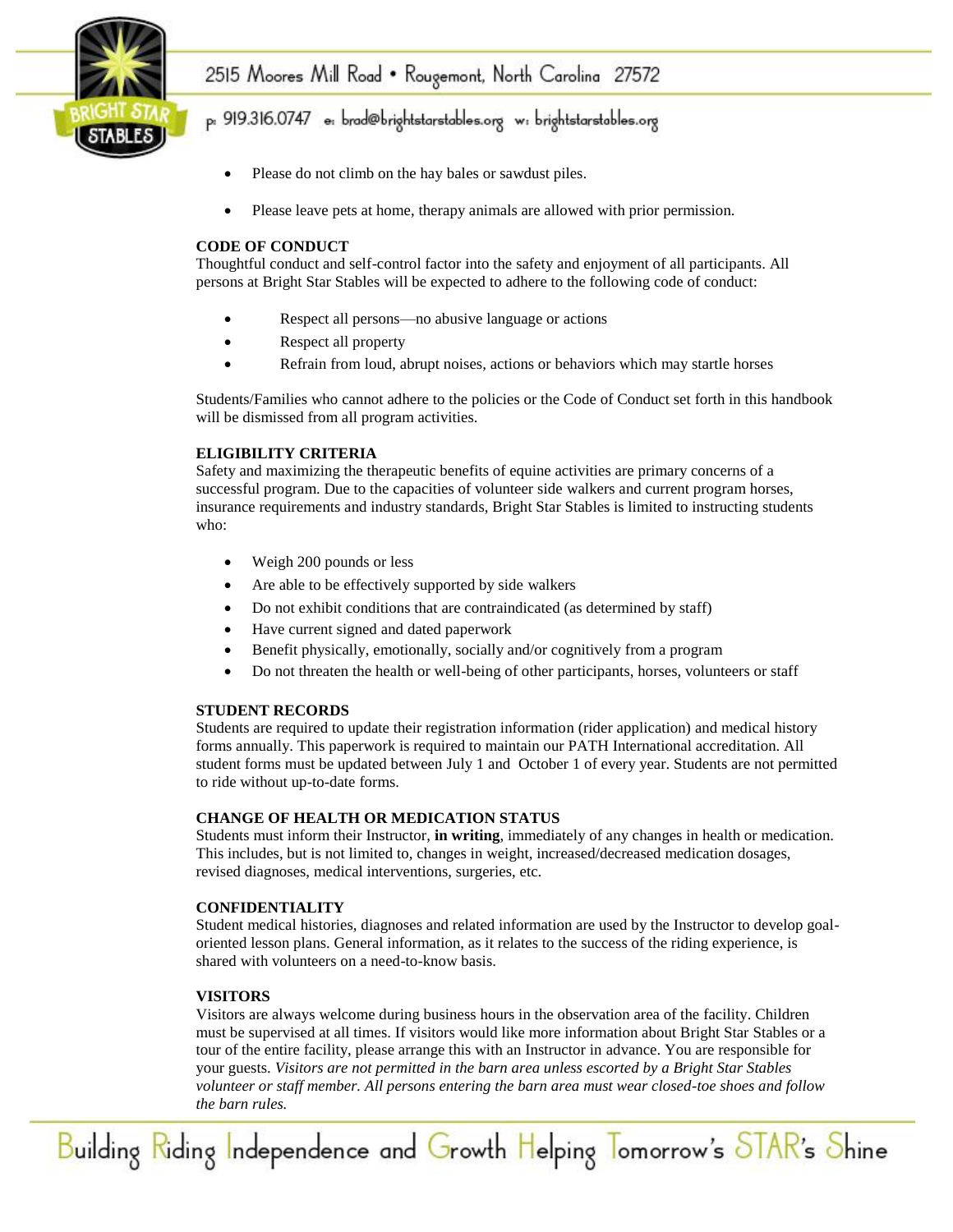



#### **EQUINE LIABILITY LAW**

WARNING: UNDER CHAPTER 99E OF THE NORTH CAROLINA GENERAL STATUTES, AN EQUINE ACTIVITY SPONSOR OR EQUINE PROFESSIONAL IS NOT LIABLE FOR AN INJURY TO OR THE DEATH OF A PARTICIPANT IN EQUINE ACTIVIITES RESULTING EXCLUSIVELY FROM THE INHERENT RISKS OF EQUINE ACTIVITIES

#### **ATTENDANCE POLICY AND CANCELLATIONS**

We know that there are times when students will not be able to attend their class. Please let us know of an absence at least 24 hours in advance, so we can plan appropriately.

We also appreciate that there may be rare instances with 24 hours notice is not possible (i.e. the rider wakes up not felling well). As a nonprofit, Bright Star Stables relies on volunteers to help with the many tasks involved in lessons. Therefore, please be courteous and respectful of the volunteers' time by providing the most advanced notice of cancellation possible.

Bright Star Stables offers a pay as you go approach to lessons fees. However, should we experience a higher than normal absenteeism rate, we may be forced to offer a prepaid block of lessons along with a more formal attendance policy. Please help us with managing this so it does not become an issue.

#### **WEATHER POLICY**

We will make every attempt possible to hold lessons. However, we will communicate via text and email when the weather forces us to cancel lessons. Please ensure that we have your most current contact details.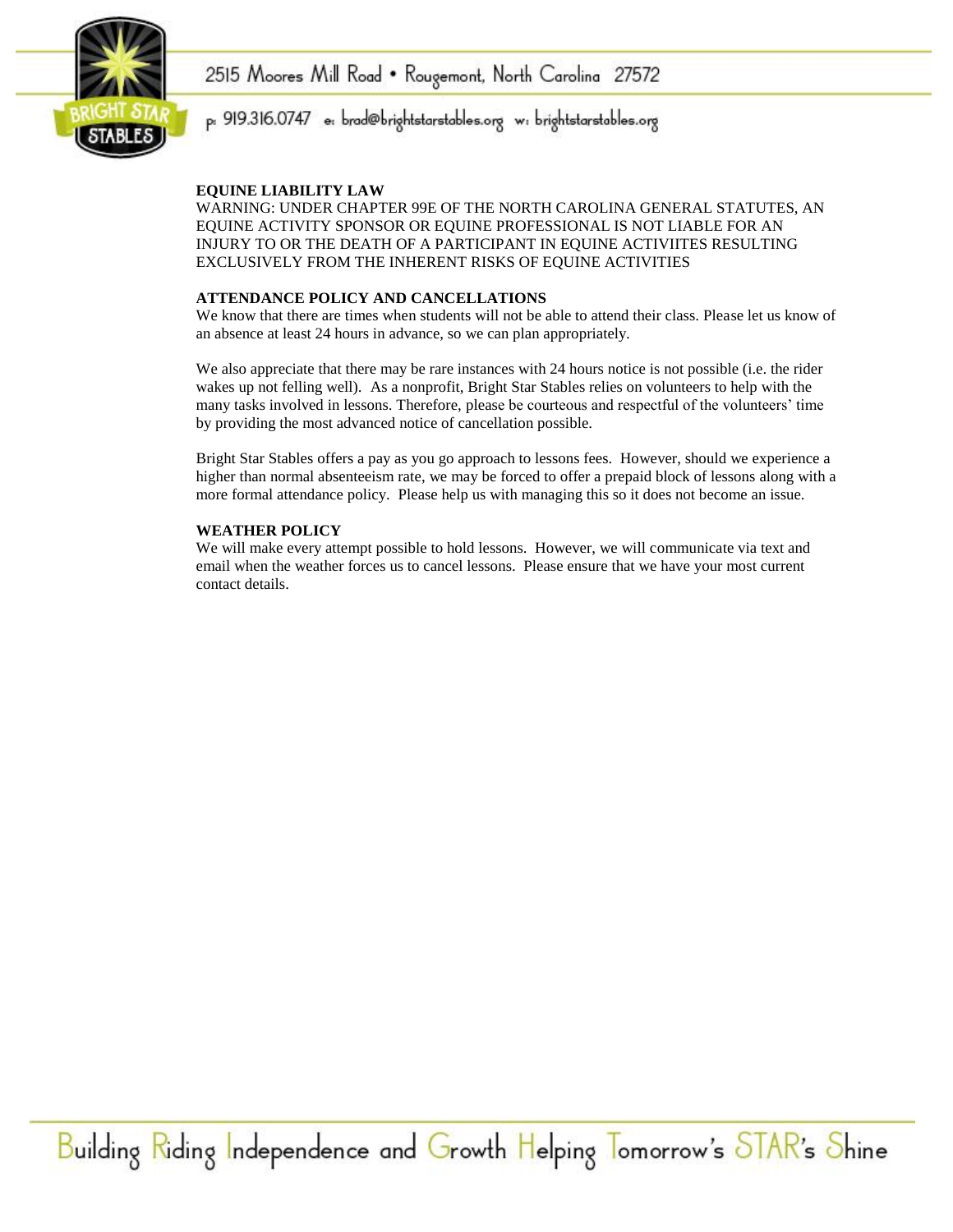

#### **WARNING: UNDER CHAPTER 99E OF THE NORTH CAROLINA GENERAL STATUTES, AN EQUINE ACTIVITY SPONSOR OR EQUINE PROFESSIONAL IS NOT LIABLE FOR AN INJURY TO OR THE DEATH OF A PARTICIPANT IN EQUINE ACTIVIITES RESULTING EXCLUSIVELY FROM THE INHERENT RISKS OF EQUINE ACTIVITIES.**

#### PLEASE READ THIS FORM CAREFULLY.

IT CONTAINS IMPORTANT LIABILITY RELEASES AND EMERGENCY MEDICAL AUTHORIZATION.

| Rider's Name:    | D.O.B.      | <u> 1980 - Jan Stein Bernstein, mars and der Stein Bernstein und der Stein Bernstein und der Stein Bernstein und</u> |
|------------------|-------------|----------------------------------------------------------------------------------------------------------------------|
| Parent/Guardian: |             |                                                                                                                      |
|                  |             |                                                                                                                      |
| City/State/Zip:  |             |                                                                                                                      |
| Home Phone:      | Work Phone: |                                                                                                                      |
| Cell Phone:      | E-mail:     |                                                                                                                      |

### **Emergency Medical Authorization**

In the event emergency medical aid or treatment is required due to illness or injury while participating in program functions or on The Glazer's / Bright Star Stables property, I authorize The Glazer's / Bright Star Stables to (i) secure and retain medical treatment and transportation if needed and (ii) release student records upon request to the authorized individual or agency involved in the medical emergency treatment. This provision will be invoked only if the person listed below cannot immediately be reached.

| Emergency Contact:          | Telephone: |
|-----------------------------|------------|
| Physician's Name: 1988      | Telephone: |
| Preferred Medical Facility: |            |
| Health Insurance Co.        | Policy No. |
|                             | Seizures:  |
| Medications:                |            |

*Non-Consent Option: If parent/guardian does not consent to the above emergency procedures, and wishes alternate action taken, please state so here: .*

Building Riding Independence and Growth Helping Tomorrow's STAR's Shine

*NON-CONSENT SIGNATURE ONLY:*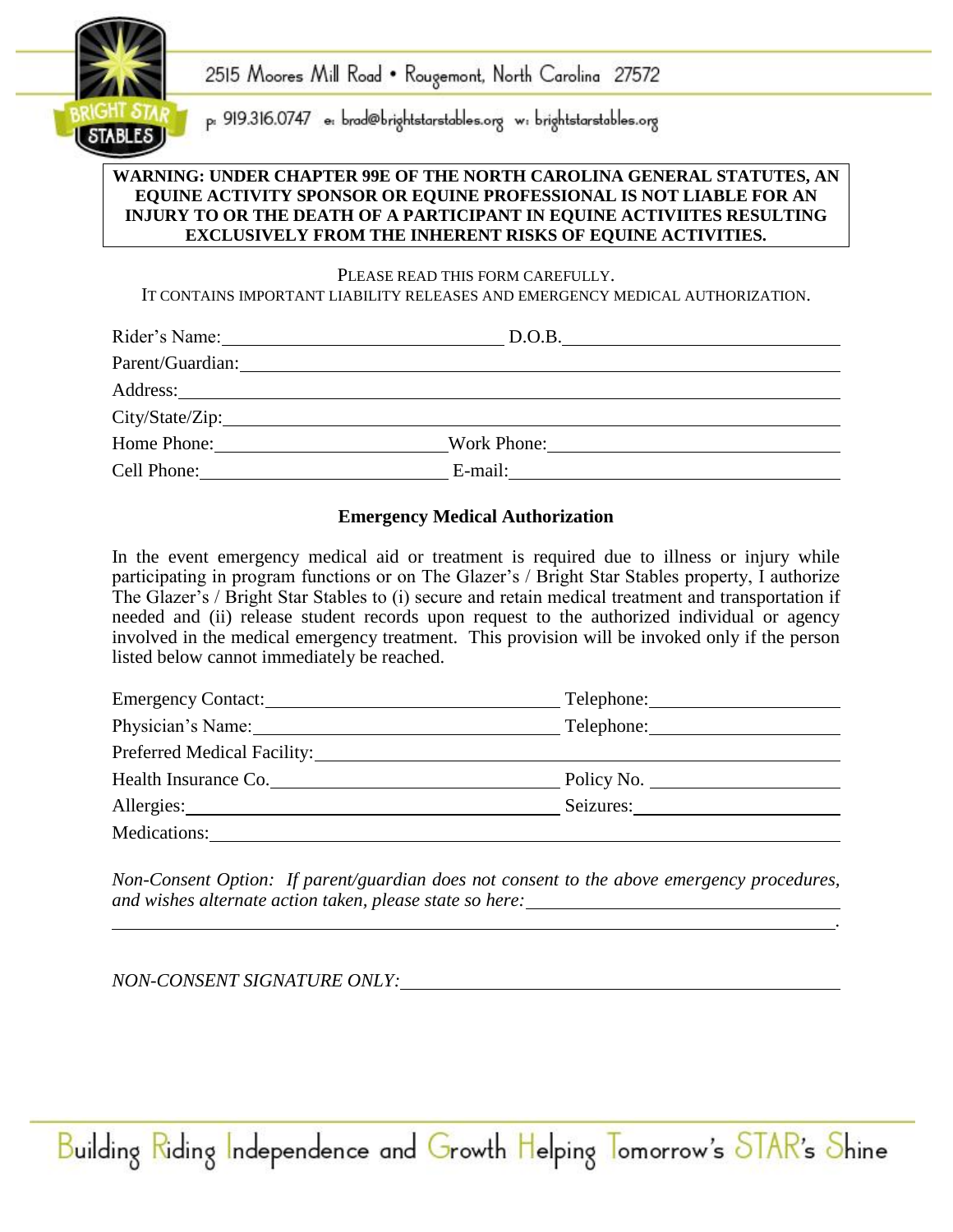### **RELEASE, WAIVER OF LIABILITY, AND INDEMNITY AGREEMENT**

- 1. **Assumption of Risk**. I hereby assume full responsibility for, and risk of, any death or bodily injury to myself or others and damage to or destruction of my property or the property of others, caused by my engaging in any equine activity either on the premises of The Glazer's / Bright Star Stables or elsewhere while working with a The Glazer's / Bright Star Stables equine professional.
- 2. **Release, Waiver of Liability, and Discharge of Claims**. I hereby release, waive, and discharge any and all claims that I may now or in the future have for damages against The Glazer's / Bright Star Stables their employees, volunteers, heirs, successors, assigns, and personal representatives from arising directly or indirectly from my death, the death of any other person, bodily injury to me or others, or damage to my property or that of others, attributable to my engaging in equine activities, or my presence on The Glazer's / Bright Star Stables premises.
- 3. **Indemnification**. I agree to completely indemnify and hold harmless The Glazer's / Bright Star Stables from and against any and all claims, demands, causes of action, suits, actions, losses, liabilities, costs and/or expenses, including attorney's fees, which are occasioned by, or otherwise attributable to, matters for which I have assumed the risk and for which I am responsible in accordance with this Agreement and for any actions brought by my guests or invitees.
- 4. **Conditions of Nature**. I understand that The Glazer's / Bright Star Stables is **NOT** responsible for total or partial acts, occurrences, or elements of nature that can scare a horse, cause it to fall, or react in some other unsafe way. Some examples are: thunder, lightening, rain, wind, sound, sudden movement, unfamiliar objects, humans, wild and/or domestic animals, insects and/or reptiles which may walk, run, or fly near, or bite or sting a horse or person, irregular footing on out-of-door groomed or wild land which is subject to constant change in condition according to weather, temperature, and natural and man-made changes in landscape.
- 5. **Conditions of Premises**. In consideration of being permitted to enter for any purposes any restricted area (herein defined as including, but not limited to, arenas, stables, walkways, pens, corrals, fields, training areas, equipment rooms, horse bathing stall, office, classrooms, and any other areas appurtenant to any area where any activity relating to an equine activity shall take place), or being permitted to participate in any way in any equine activity, I acknowledge, agree, and represent that I have, or will immediately on entering any of such restricted areas, and will continuously thereafter inspect such restricted areas and all portions of restricted area or areas, and my participation, if any, in an equine activity constitutes an acknowledgment that I find and accept the area as being safe and reasonably suited for the purposes of its use, and I further agree and warrant that if, at any time, I am in or about restricted areas and I feel anything to be unsafe, I will immediately advise my instructor and will immediately leave the restricted area.
- 6. **Equipment and Tack**. I understand that in consideration of being permitted to use the equipment and/or tack of The Glazer's / Bright Star Stables, I acknowledge, agree, and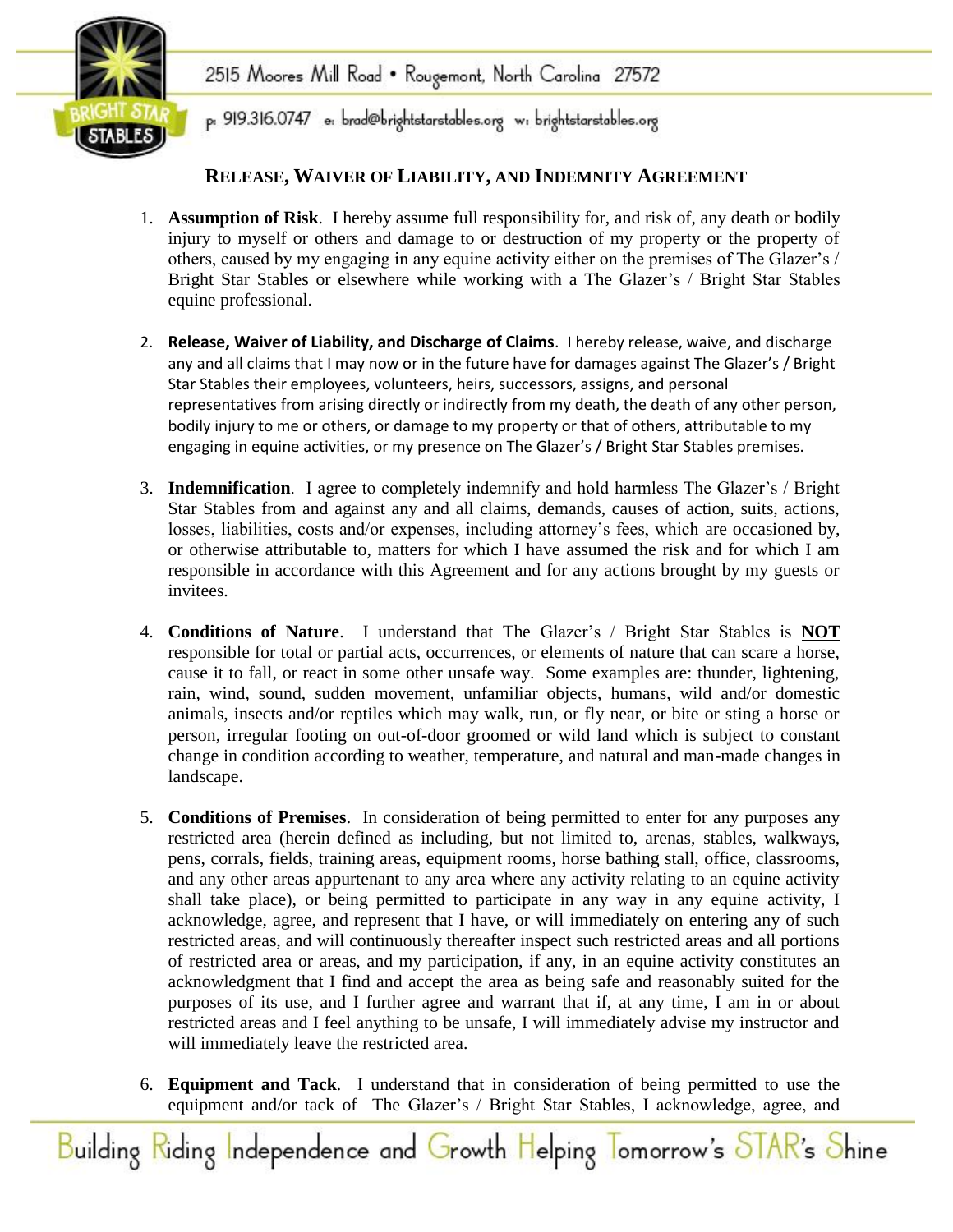

# 2515 Moores Mill Road • Rougemont, North Carolina 27572

p: 919.316.0747 e: brad@brightstarstables.org w: brightstarstables.org

represent that I have, or will immediately prior to using such equipment or tack, and will continuously thereafter inspect such equipment and tack, and do further warrant that my use of such equipment and tack constitutes an acknowledgment that I find and accept such equipment and tack as being safe and reasonably suited for the purposes of its use, and I further agree and warrant that if, at any time, I feel any equipment and tack are unsafe, I will immediately advise my instructor and will immediately cease using such equipment and tack.

- 7. **Protective Headgear**. I understand that The Glazer's / Bright Star Stables require me to wear ASTM/SEI-certified helmet at all times while riding. I understand and acknowledge that the risk of head injuries and death are significantly reduced by wearing appropriate headgear. I hereby release, waive, and discharge The Glazer's / Bright Star Stables from and against any and all claims that I may not or in the future have for damages resulting from my failure to wear headgear while riding either on Bright Star Stables' premises or at an offsite facility.
- 8. **Jurisdiction and Venue**. This Agreement is made and is to be construed under the laws of the State of North Carolina. Venue for any matter or dispute with respect to this Agreement shall be in a court of competent jurisdiction in Durham County, North Carolina.
- 9. **Severability.** If any court determines that any provision of this Agreement is invalid or unenforceable, any invalidity or unenforceability will affect only that provision and will not make any other provision of this Agreement invalid or unenforceable. Instead, the court shall modify, amend, or limit the provision to the extent necessary to render it valid and enforceable.
- 10. **Binding**. This Agreement shall be binding upon and inure to the benefit of the parties hereto, their respective heirs, personal representatives, guardians, successors, and assigns.

Executed this  $\frac{1}{2}$  day of  $\frac{1}{2}$  .

PARTICIPANT

Signature

Printed Name

MINOR:

The undersigned declares that the undersigned is the parent or legal guardian of the minor named below. The undersigned has read the foregoing RELEASE, WAIVER OF LIABILITY, AND